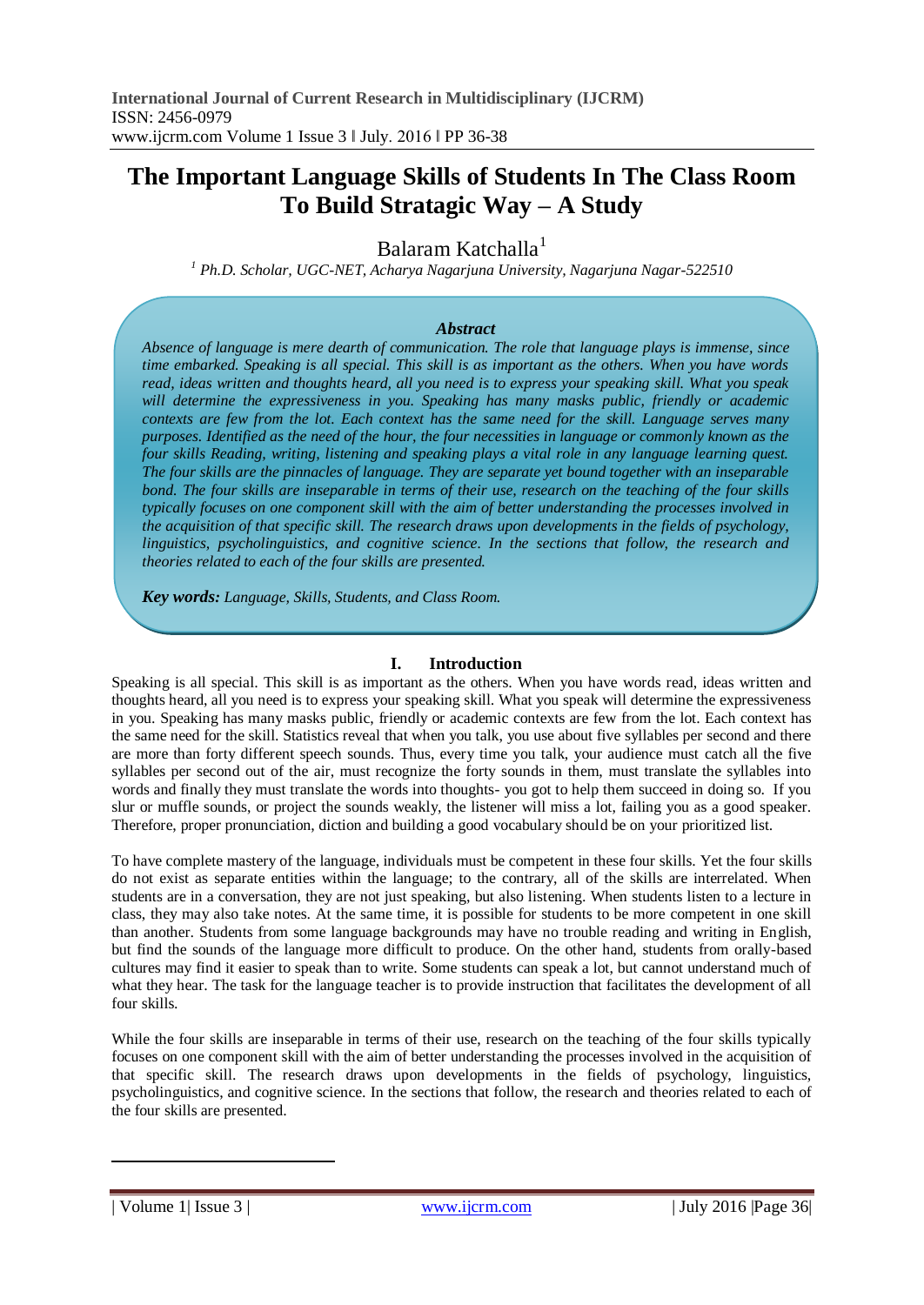# **II. Segregated skill approach**

In the segregated skill approach, the mastery of discrete language skills such as reading and speaking is seen as the key to successful learning, and language learning is typically separate from content learning. This is contrary to the integrated way that people use language skills in normal communication, and it clashes with the direction in which language teaching experts have been moving in recent years. Skill segregation is reflected in traditional ESL/EFL programs that offer classes focusing on segregated language skills. Why do they offer such classes? Perhaps teachers and administrators think it is logistically easier to present courses on writing divorced from speaking, or on listening isolated from reading. They may believe that it is instructionally impossible to concentrate on more than one skill at a time.

Even if it were possible to fully develop one or two skills in the absence of all the others, such an approach would not ensure adequate preparation for later success in academic communication, career related language use, or everyday interaction in the language. An extreme example is the grammar translation method, which teaches students to analyze grammar and to translate from one language to another. This method restricts language learning to a very narrow, non-communicative range that does not prepare students to use the language in everyday life.

#### **III. Integrated skill approach**

The integrated-skill approach, as contrasted with the purely segregated approach, exposes English language learners to authentic language and challenges them to interact naturally in the language. Learners rapidly gain a true picture of the richness and complexity of the English language as employed for communication. Moreover, this approach stresses that English is not just an object of academic interest or merely a key to passing an examination; instead, English becomes a real means of interaction and sharing among people. This approach allows teachers to track students' progress in multiple skills at the same time. Integrating the language skills also promotes the learning of real content, not just the dissection of language forms. Finally, the integrated-skill approach, whether found in content-based or task-based language instruction or some hybrid form, can be highly motivating to students of all ages and backgrounds.

### **IV. Two forms of integrated skill instruction**

Two types of integrated-skill instruction are content-based language instruction and task-based instruction. The first of these emphasizes learning content through language, while the second stresses doing tasks that require communicative language use. Both of these benefit from a diverse range of materials, textbooks, and technologies for the ESL or EFL classroom. "Content Based Instruction" In content-based instruction, students practices all the language skills in a highly integrated, communicative fashion while learning content such as science, mathematics, and social studies. Content-based language instruction is valuable at all levels of proficiency, but the nature of the content might differ by proficiency level. For beginners, the content often involves basic social and interpersonal communication skills, but past the beginning level, the content can become increasingly academic and complex. The Cognitive Academic Language Learning Approach (CALLA), created by Chamot and O'Malley shows how language learning strategies can be integrated into the simultaneous learning of content and language.

At least three general models of content-based language instruction exist: theme-based, adjunct, and sheltered. The theme-based model integrates the language skills into the study of a theme (e.g., urban violence, crosscultural differences in marriage practices, natural wonders of the world, or a broad topic such as change). The theme must be very interesting to students and must allow a wide variety of language skills to be practiced, always in the service of communicating about the theme. This is the most useful and widespread form of content-based instruction today and it is found in many innovative ESL and EFL textbooks. In the adjunct model, language and content courses are taught separately but are carefully coordinated. In the sheltered model, the subject matter is taught in simplified English tailored to students' English proficiency level.

"Task-Based Instruction" In task-based instruction, students participate in communicative tasks in English. Tasks are defined as activities that can stand alone as fundamental units and that require comprehending, producing, manipulating, or interacting in authentic language while attention is principally paid to meaning rather than form. The task-based model is beginning to influence the measurement of learning strategies, not just the teaching of ESL and EFL. In task-based instruction, basic pair work and group work are often used to increase student interaction and collaboration. For instance, students work together to write and edit a class newspaper, develop a television commercial, enact scenes from a play, or take part in other joint tasks. More structured cooperative learning formats can also be used in task-based instruction. Task-based instruction is relevant to all levels of language proficiency, but the nature of the task varies from one level to the other. Tasks become increasingly complex at higher proficiency levels.